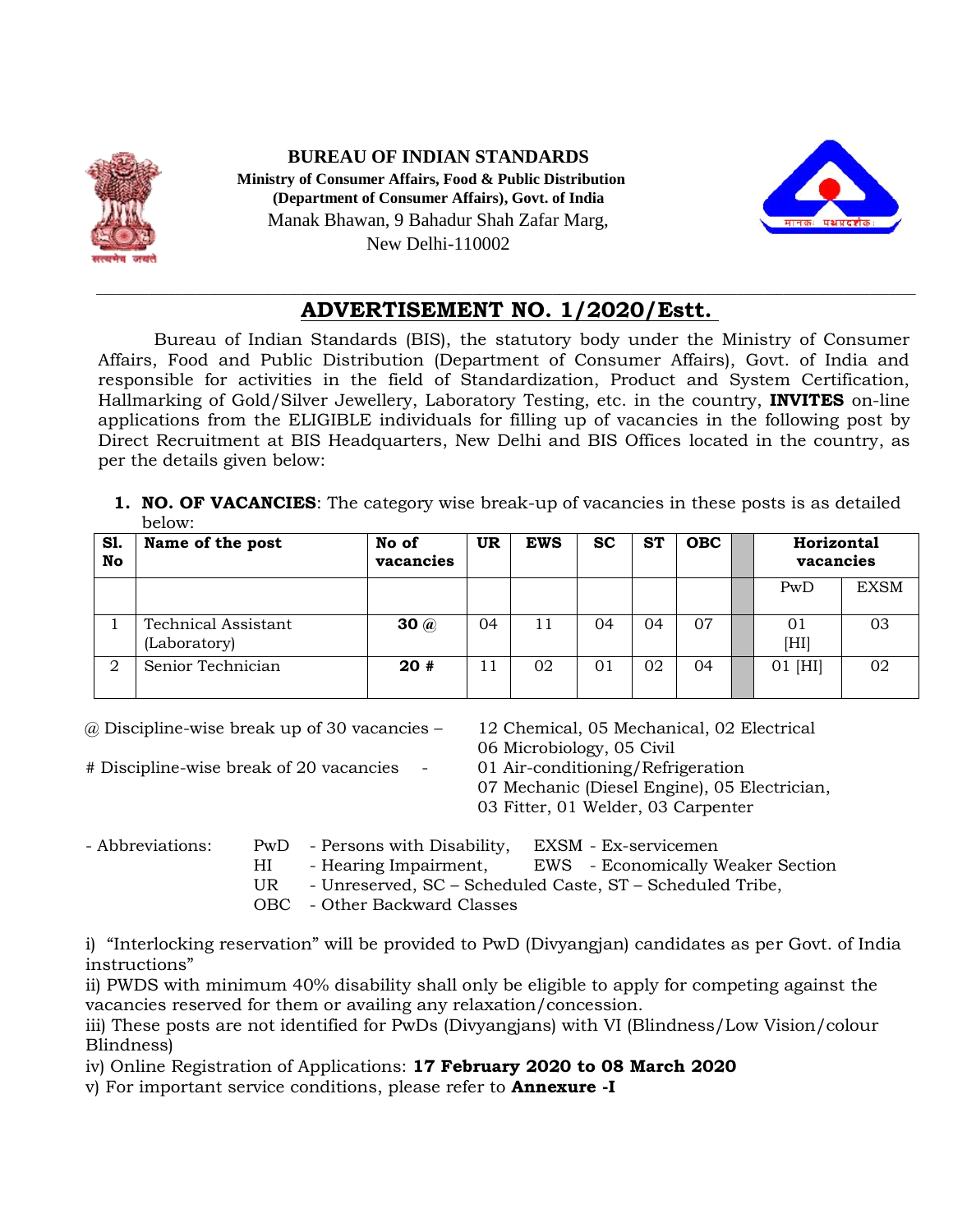**2. Reservation:** For details regarding all the reservations, please refer to **Annexure -II .**

## **3. EDUCATIONAL AND OTHER QUALIFICATIONS:**

| S1<br>No | Name of the post                       | <b>Educational &amp; Other Qualifications required</b>                                                                                                                                                                                                                                                                                                                                                                                                                                                                                                                                                |
|----------|----------------------------------------|-------------------------------------------------------------------------------------------------------------------------------------------------------------------------------------------------------------------------------------------------------------------------------------------------------------------------------------------------------------------------------------------------------------------------------------------------------------------------------------------------------------------------------------------------------------------------------------------------------|
| 1        | Technical<br>Assistant<br>(Laboratory) | (i) Bachelor's Degree in Science (with Chemistry or Microbiology or<br>Physics or Bio-Technology or Food Technology or Bio-Chemistry or<br>Electronics as one of the main subject) with minimum sixty percent<br>marks (fifty percent for Scheduled Castes and Scheduled Tribes);<br>0r<br>(ii) three years diploma in Mechanical or Electrical or Civil or<br>Chemical or Electronics or Food Technology or Metallurgy with<br>minimum sixty percent marks (fifty percent marks for the Scheduled<br>Castes and the Scheduled Tribes).                                                               |
| 2        | Senior Technician                      | (i) Matric or its equivalent;<br>(ii) Industrial Training Institute Certificate in any of the following trades:<br>(a) Electrician; (b) Air-Conditioning; (c) Refrigeration; (d) Mechanic<br>(Diesel– Engine); (e) Fitter; (f) Carpenter; (g) Welder (the Welder should be<br>also having passed the Welders' Qualifying Test as per the relevant<br>Indian Standard or its equivalent); and<br>(iii) two years' practical experience in the respective trade after having<br>obtained the Industrial Training Institute certificate or National<br>Apprenticeship Certificate in the relevant trade. |

For further details, please refer to **Annex-III**

### **4. AGE LIMIT [As on the last date of on-line registration of applications]**

- **(i)** The candidates must be between 18–30 years of age for Technical Assistant (Lab) and between 18-27 years of age for the post of Senior Technician. The candidate should have born **"not earlier than 09 March 1990**" and also "**not later than 09 March 2002**" in case of Technical Assistant (Lab.) and **"not earlier than 09 March 1993**" and also "**not later than 09 March 2002**" in case of Senior Technician ;
- **(ii)** For relaxation in upper age limit, please refer to **Annexure -IV**

#### **5. PAY STRUCTURE (PAY SCALES), PROCESS OF RECRUITMENT FOR RECRUITMENT TO THE POSTS:**

| S1.<br>No. | Name of the post                 | Pay Level in<br>the Pay<br>Matrix as per<br>7cpc | Group         | Process of<br>of post Recruitment            |
|------------|----------------------------------|--------------------------------------------------|---------------|----------------------------------------------|
|            | Technical Assistant (Laboratory) | Level-6                                          | $\mathcal{C}$ | On-line Exam &<br>Skill/practical/trade test |
| 2          | Senior Technician                | Level-4                                          | C             | On-line Exam &<br>Skill/practical/trade test |

- **6. ON-LINE EXAMINATION:** Details regarding structure of On-line Examination; Examination Centres; and other Guidelines / information for appearing in on-line examination, are given in **Annexures -V, VI & VII** respectively.
- *7.* **HOW TO APPLY –** Candidates will be required to apply online through BIS Website which will remain opened for 21 days. No other means/mode of submission of application will be accepted under any circumstances. For further details please refer to **Annexure – VIII**